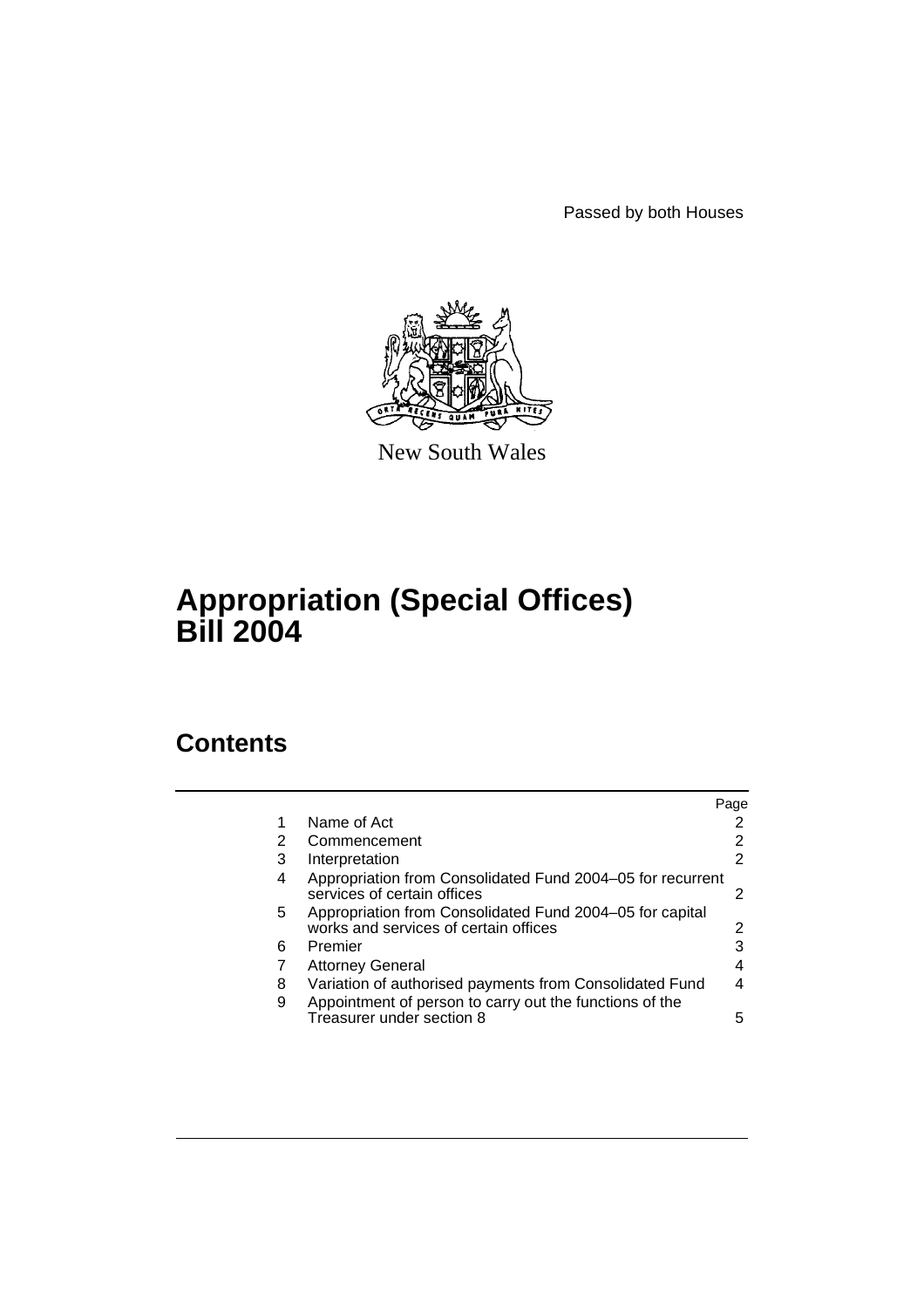*I certify that this PUBLIC BILL, which originated in the LEGISLATIVE ASSEMBLY, has finally passed the LEGISLATIVE COUNCIL and the LEGISLATIVE ASSEMBLY of NEW SOUTH WALES.*

> *Clerk of the Legislative Assembly. Legislative Assembly, Sydney, , 2004*



New South Wales

# **Appropriation (Special Offices) Bill 2004**

Act No , 2004

An Act to appropriate out of the Consolidated Fund sums for the recurrent services and capital works and services of certain offices for the year 2004–05.

*I have examined this Bill, and find it to correspond in all respects with the Bill as finally passed by both Houses.*

*Chairman of Committees of the Legislative Assembly.*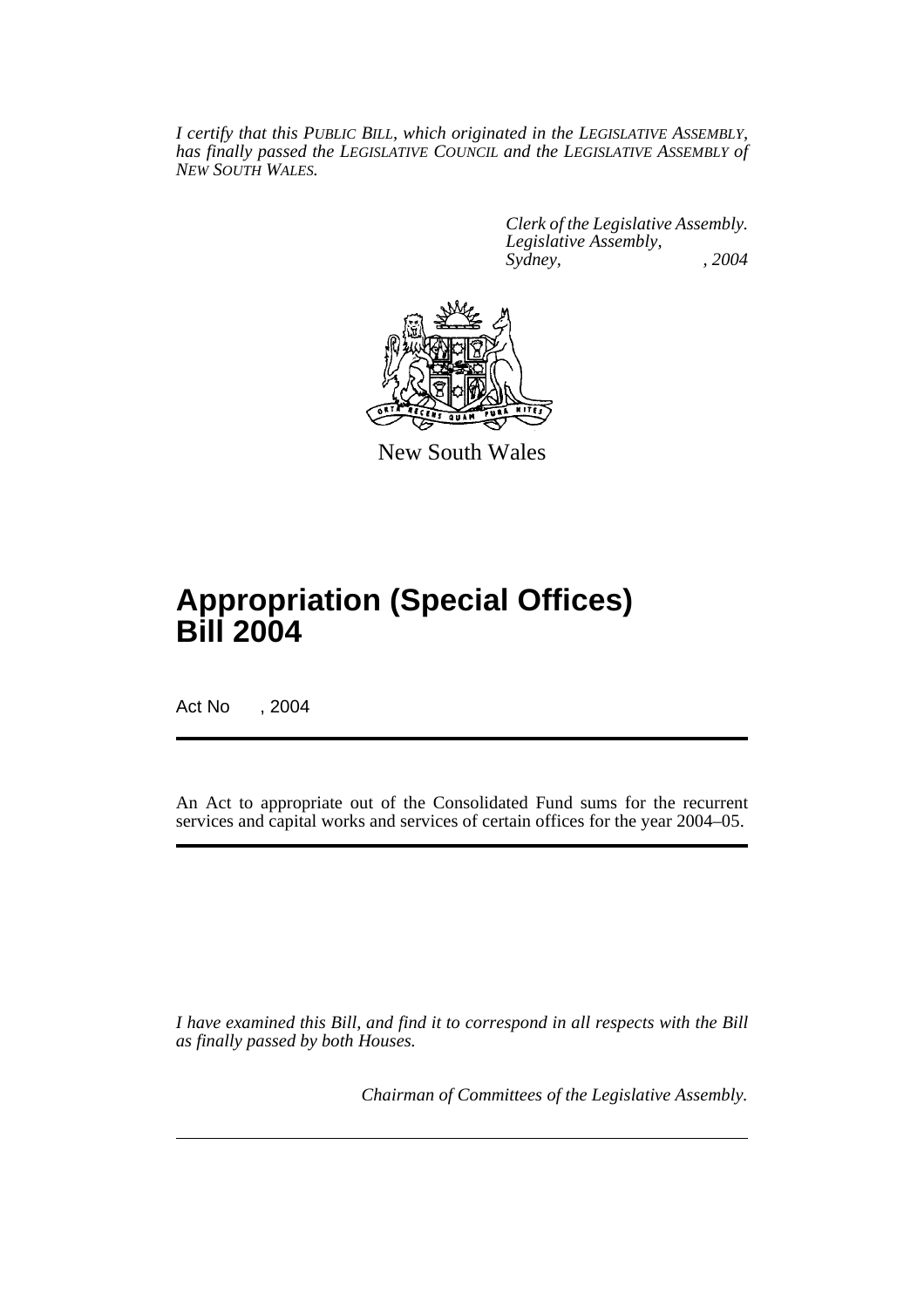## **The Legislature of New South Wales enacts:**

## **1 Name of Act**

This Act is the *Appropriation (Special Offices) Act 2004*.

## **2 Commencement**

This Act commences or is taken to have commenced on 1 July 2004.

## **3 Interpretation**

- (1) In this Act, a reference to the year 2004–05 is a reference to the year from 1 July 2004 to 30 June 2005.
- (2) A reference in the *Public Finance and Audit Act 1983* to an or the Appropriation Act includes a reference to this Act.

#### **4 Appropriation from Consolidated Fund 2004–05 for recurrent services of certain offices**

- (1) Out of the Consolidated Fund there are hereby appropriated the sums identified in sections 6 and 7, as the sums appropriated by this Act for recurrent services, which sums may be issued and applied for or towards the several uses and purposes expressed in those sections for recurrent services for the year 2004–05.
- (2) The total sum appropriated out of the Consolidated Fund for recurrent services for the year 2004–05, in accordance with the provisions of sections 6 and 7, is the sum of \$111,957,000.
- (3) Any amounts expended for recurrent services under section 25 of the *Public Finance and Audit Act 1983* or any Supply Act on or after 1 July 2004 and before the date of assent to this Act are taken to have been expended out of such of the sums for recurrent services set out in sections 6 and 7, as may be determined by the Treasurer.

### **5 Appropriation from Consolidated Fund 2004–05 for capital works and services of certain offices**

(1) Out of the Consolidated Fund there are hereby appropriated the sums identified in sections 6 and 7, as the sums appropriated by this Act for capital works and services, which sums may be issued and applied for or towards the several uses and purposes expressed in those sections for capital works and services for the year 2004–05.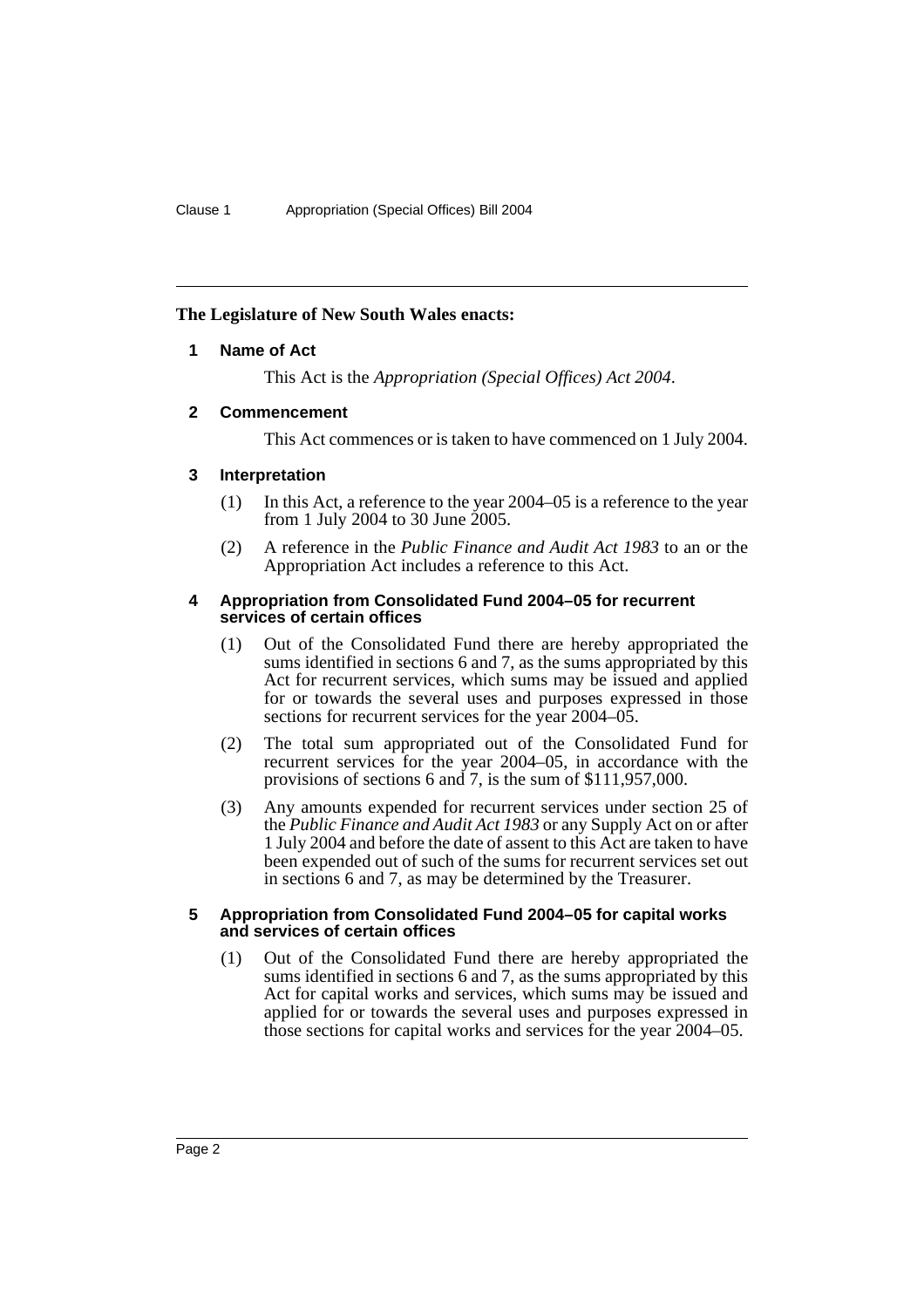- 
- (2) The total sum appropriated out of the Consolidated Fund for capital works and services for the year 2004–05, in accordance with the provisions of sections 6 and 7, is the sum of \$1,532,000.
- (3) Any amounts expended for capital works and services under section 25 of the *Public Finance and Audit Act 1983* or any Supply Act on or after 1 July 2004 and before the date of assent to this Act are taken to have been expended out of such of the sums for capital works and services set out in sections 6 and 7, as may be determined by the Treasurer.

#### **6 Premier**

(1) RECURRENT SERVICES: The sum of \$40,633,000 is hereby appropriated to the Premier for the recurrent services of the following:

|     |                                                  | \$,000 |
|-----|--------------------------------------------------|--------|
| 01. | <b>Independent Commission Against Corruption</b> | 15,165 |
| 02. | Ombudsman's Office                               | 16,217 |
| 03. | State Electoral Office                           | 9.251  |
|     | Total, Recurrent Services                        | 40,633 |

(2) CAPITAL WORKS AND SERVICES: The sum of \$307,000 is hereby appropriated to the Premier for the capital works and services of the following:

|     |                                                  | \$,000 |
|-----|--------------------------------------------------|--------|
| 01. | <b>Independent Commission Against Corruption</b> | 240    |
| 02. | Ombudsman's Office                               | 67     |
|     | Total, Capital Works and Services                | 307    |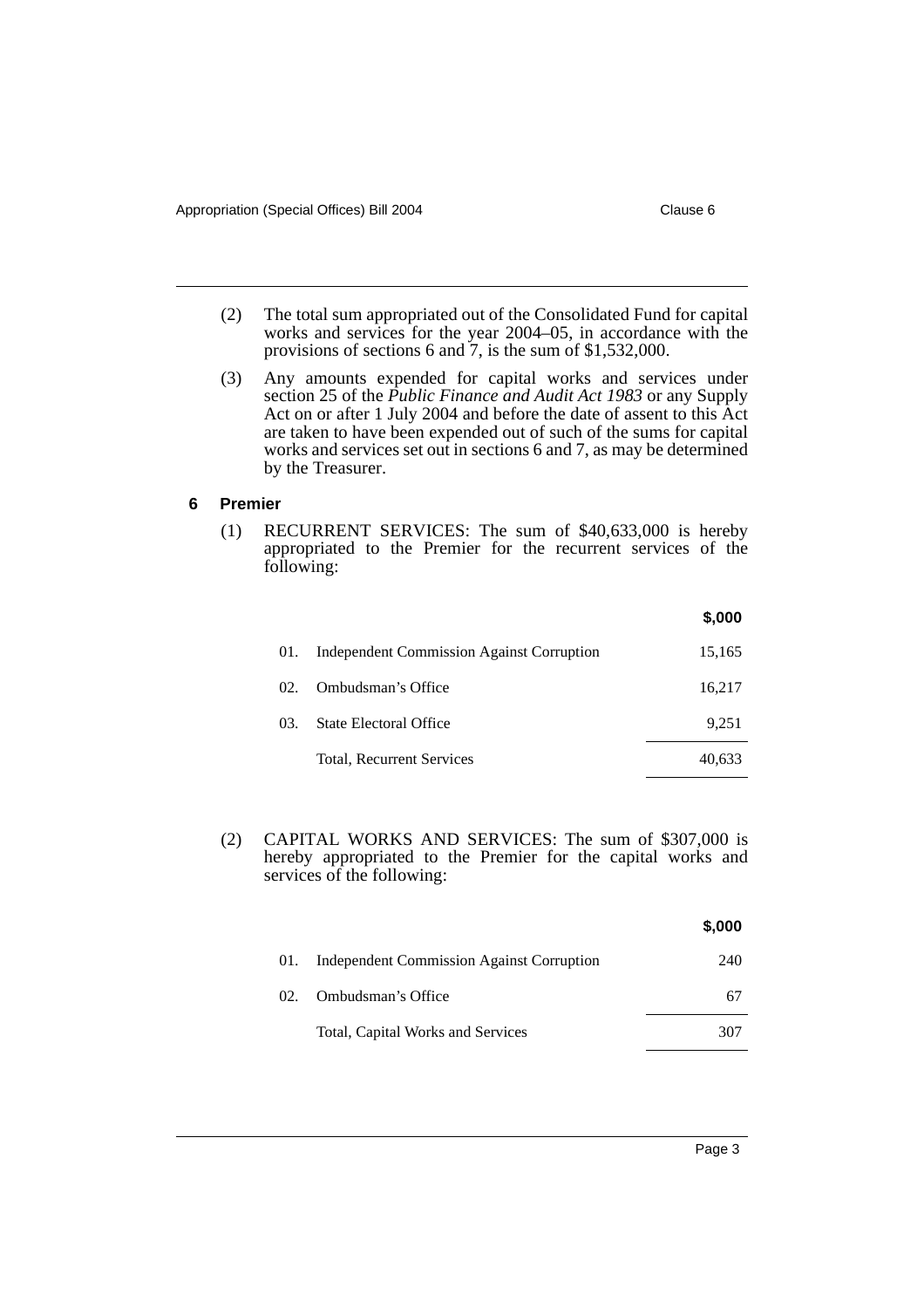### **7 Attorney General**

(1) RECURRENT SERVICES: The sum of \$71,324,000 is hereby appropriated to the Attorney General for the recurrent services of the following:

|     |                                               | \$,000 |
|-----|-----------------------------------------------|--------|
| 01. | Office of the Director of Public Prosecutions | 71.324 |
|     | Total, Recurrent Services                     | 71.324 |

(2) CAPITAL WORKS AND SERVICES: The sum of \$1,225,000 is hereby appropriated to the Attorney General for the capital works and services of the following:

|     |                                               | \$,000 |
|-----|-----------------------------------------------|--------|
| (1) | Office of the Director of Public Prosecutions | 1.225  |
|     | Total, Capital Works and Services             | 1.225  |
|     |                                               |        |

## **8 Variation of authorised payments from Consolidated Fund**

- (1) In this section, *purpose* means a purpose specified in section 6 or 7 in relation to a Minister to which a sum is appropriated for recurrent services or for capital works and services.
- (2) Payment of a sum appropriated under section 6 or 7 for a purpose may not be made in excess of the sum specified for the purpose, except as provided by this section or Division 4 of Part 2 of the *Public Finance and Audit Act 1983*.
- (3) If the exigencies of government so require, the Treasurer may authorise the payment of a sum in excess of the amount specified for a purpose, but only if an equivalent sum is not paid out for another purpose, whether the other purpose is specified in relation to the same or a different Minister, subject to subsection (4).